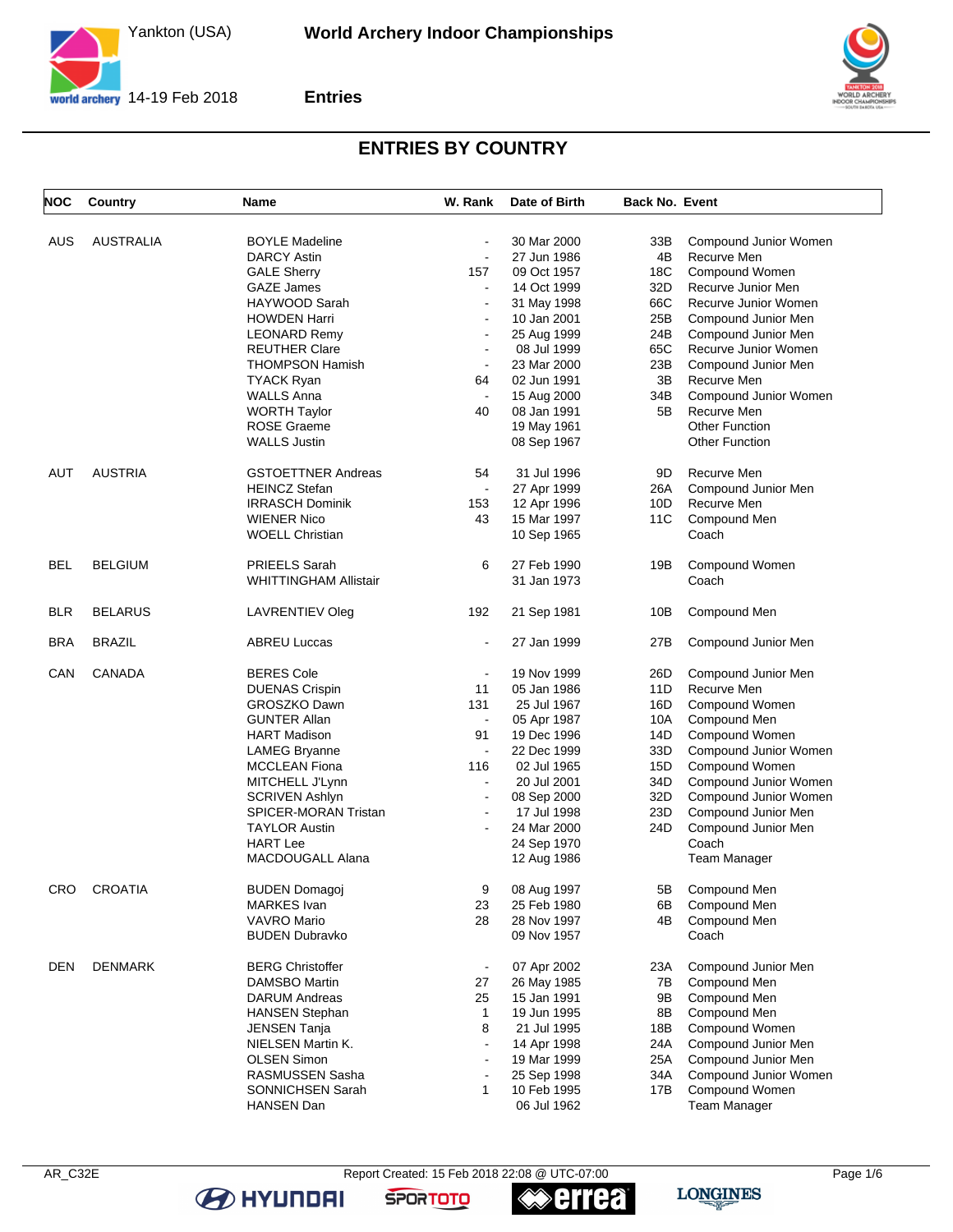

**Entries**



## **ENTRIES BY COUNTRY**

| <b>NOC</b> | Country              | Name                          | W. Rank                  | Date of Birth | <b>Back No. Event</b> |                            |
|------------|----------------------|-------------------------------|--------------------------|---------------|-----------------------|----------------------------|
| FRA        | <b>FRANCE</b>        | <b>ADICEOM Audrey</b>         | 15                       | 14 Oct 1996   | 19D                   | Recurve Women              |
|            |                      | <b>BOULCH Jean Philippe</b>   | 114                      | 28 May 1991   | 8A                    | Compound Men               |
|            |                      | <b>BRIANNE Noemie</b>         | 92                       | 08 Sep 1993   | 21 D                  | Recurve Women              |
|            |                      | <b>CHIRAULT Thomas</b>        | 30                       | 15 Sep 1997   | 11A                   | Recurve Men                |
|            |                      | <b>DELOCHE Pierre-Julien</b>  | 6                        | 06 Feb 1982   | 7A                    | Compound Men               |
|            |                      | <b>KOENIG Thomas</b>          | 349                      |               | <b>9A</b>             | Recurve Men                |
|            |                      |                               | $\blacksquare$           | 15 Aug 1997   |                       |                            |
|            |                      | <b>LOUIS Mathilde</b>         |                          | 20 Mar 2000   | 66D                   | Recurve Junior Women       |
|            |                      | PEINEAU Sebastien             | 10                       | 24 May 1987   | 9Α                    | Compound Men               |
|            |                      | <b>PLIHON Pierre</b>          | 42                       | 29 Oct 1989   | 10A                   | Recurve Men                |
|            |                      | <b>VILLARD Laurena</b>        | $\tilde{\phantom{a}}$    | 07 Apr 1994   | 20D                   | Recurve Women              |
|            |                      | <b>BINON Benoit</b>           |                          | 31 Dec 1969   |                       | <b>Delegation Official</b> |
|            |                      | <b>BOUILLOT Amandine</b>      |                          | 14 Mar 1984   |                       | Coach                      |
|            |                      | <b>BRASSEUR Sebastien</b>     |                          | 02 Nov 1985   |                       | Coach                      |
|            |                      | <b>PAILLET Laurent</b>        |                          | 15 Mar 1973   |                       | <b>Medical Person</b>      |
|            |                      | TIZZONI Jean-manuel           |                          | 30 Apr 1971   |                       | Team Manager               |
| <b>GBR</b> | <b>GREAT BRITAIN</b> | <b>ANNISON Layla</b>          | $\overline{\phantom{a}}$ | 05 Jul 2002   | 30C                   | Compound Junior Women      |
|            |                      | <b>GIBSON Ella</b>            |                          | 07 Jun 2000   | 32C                   | Compound Junior Women      |
|            |                      | <b>GREENWOOD Hope</b>         | 69                       | 27 Jun 1991   | 19D                   | Compound Women             |
|            |                      | <b>HUSTON Patrick</b>         | 17                       | 05 Jan 1996   | 12C                   | Recurve Men                |
|            |                      | <b>SARGEANT Bayley</b>        |                          | 21 Aug 1998   | 31C                   | Compound Junior Women      |
|            |                      | <b>GOODMAN Christina</b>      |                          | 28 Oct 1987   |                       | Team Manager               |
| <b>GER</b> | <b>GERMANY</b>       | <b>KAHLLUND Florian</b>       | 31                       | 07 Jun 1993   | 5C                    | Recurve Men                |
|            |                      | <b>KROPPEN Michelle</b>       | 71                       | 19 Apr 1996   | 23A                   | Recurve Women              |
|            |                      | <b>POTRAFKE Matthias</b>      | $\sim$                   | 26 Oct 2001   | 31C                   | Recurve Junior Men         |
|            |                      | <b>RICHTER Elena</b>          | 37                       | 03 Jul 1989   | 24A                   | Recurve Women              |
|            |                      | <b>RIEGER Cedric</b>          | 253                      | 29 May 1987   | 4C                    | Recurve Men                |
|            |                      | <b>SCHWARZ Charline</b>       | $\blacksquare$           | 15 Jan 2001   | 67C                   | Recurve Junior Women       |
|            |                      | UNRUH Lisa                    | 8                        | 12 Apr 1988   | 22A                   | Recurve Women              |
|            |                      | <b>WECKMUELLER Maximilian</b> | 44                       | 20 Jan 1995   | 3C                    | Recurve Men                |
|            |                      | <b>BUTUZOVA Natalia</b>       |                          | 17 Feb 1954   |                       | Coach                      |
|            |                      | <b>DEGNER Bernd</b>           |                          | 20 Nov 1963   |                       | <b>Medical Person</b>      |
|            |                      | <b>HAIDN Oliver</b>           |                          | 13 Oct 1970   |                       | Coach                      |
| HUN        | <b>HUNGARY</b>       | OROSZ Viktor                  |                          | 23 Aug 1998   | 26B                   | Compound Junior Men        |
|            |                      | OROSZNÉ KAPOSVÁRI Katalin     |                          | 29 Jul 1972   |                       | Coach                      |
| <b>IRI</b> | <b>IR IRAN</b>       | <b>AKHGARI Armin</b>          |                          | 20 Aug 1979   | 7B                    | Recurve Men                |
|            |                      | <b>ASHRAFI Sadegh</b>         | 170                      | 19 Apr 1995   | 8Β                    | Recurve Men                |
|            |                      | <b>EBADI</b> Esmaeil          | 8                        | 11 Aug 1976   | 7D                    | Compound Men               |
|            |                      | EBRAHIMI SADRABADI Omid       | $\ddot{\phantom{a}}$     | 10 Jun 1987   | 6B                    | Recurve Men                |
|            |                      | <b>HOSSEINI Seyedabolfazl</b> | $\blacksquare$           | 07 Apr 2003   | 30D                   | Recurve Junior Men         |
|            |                      | <b>KAZEMPOUR Amir</b>         | 279                      | 28 Apr 1983   | 9D                    | Compound Men               |
|            |                      | MAHBOUBI MATBOOE Nima         | $\blacksquare$           | 26 Mar 1972   | 8D                    | Compound Men               |
|            |                      | <b>MORADI Kiyan</b>           | $\overline{\phantom{a}}$ | 02 Jun 2002   | 29D                   | Recurve Junior Men         |
|            |                      | SHABANI Reza                  |                          | 15 Jul 2001   | 28D                   | Recurve Junior Men         |
|            |                      | <b>GHOFRANI Amir</b>          |                          | 23 Oct 1966   |                       | <b>Other Function</b>      |
|            |                      | HAJIANZEHAEI Mohammadreza     |                          | 25 Sep 1948   |                       | <b>Delegation Official</b> |
|            |                      | <b>NAJARI Omid</b>            |                          | 17 Mar 1975   |                       | <b>Team Manager</b>        |
|            |                      | PAKZAD Behzad                 |                          | 08 Aug 1973   |                       | Coach                      |
| <b>IRQ</b> | <b>IRAQ</b>          | ALMASHHADANI Fatimah          | $\overline{\phantom{a}}$ | 08 May 1998   | 34C                   | Compound Junior Women      |
|            |                      | AL-DAHHAN Hanan               |                          | 08 Jul 1971   |                       | Coach                      |
|            |                      | AL-MASHHADANI Saad            |                          | 20 Aug 1969   |                       | <b>Delegation Official</b> |
|            |                      | <b>FAYYADH Mohammed</b>       |                          | 01 Jul 1967   |                       | <b>Team Manager</b>        |
|            |                      |                               |                          |               |                       |                            |

AR\_C32E Report Created: 15 Feb 2018 22:08 @ UTC-07:00

**errea** 

**SPORTOTO** 

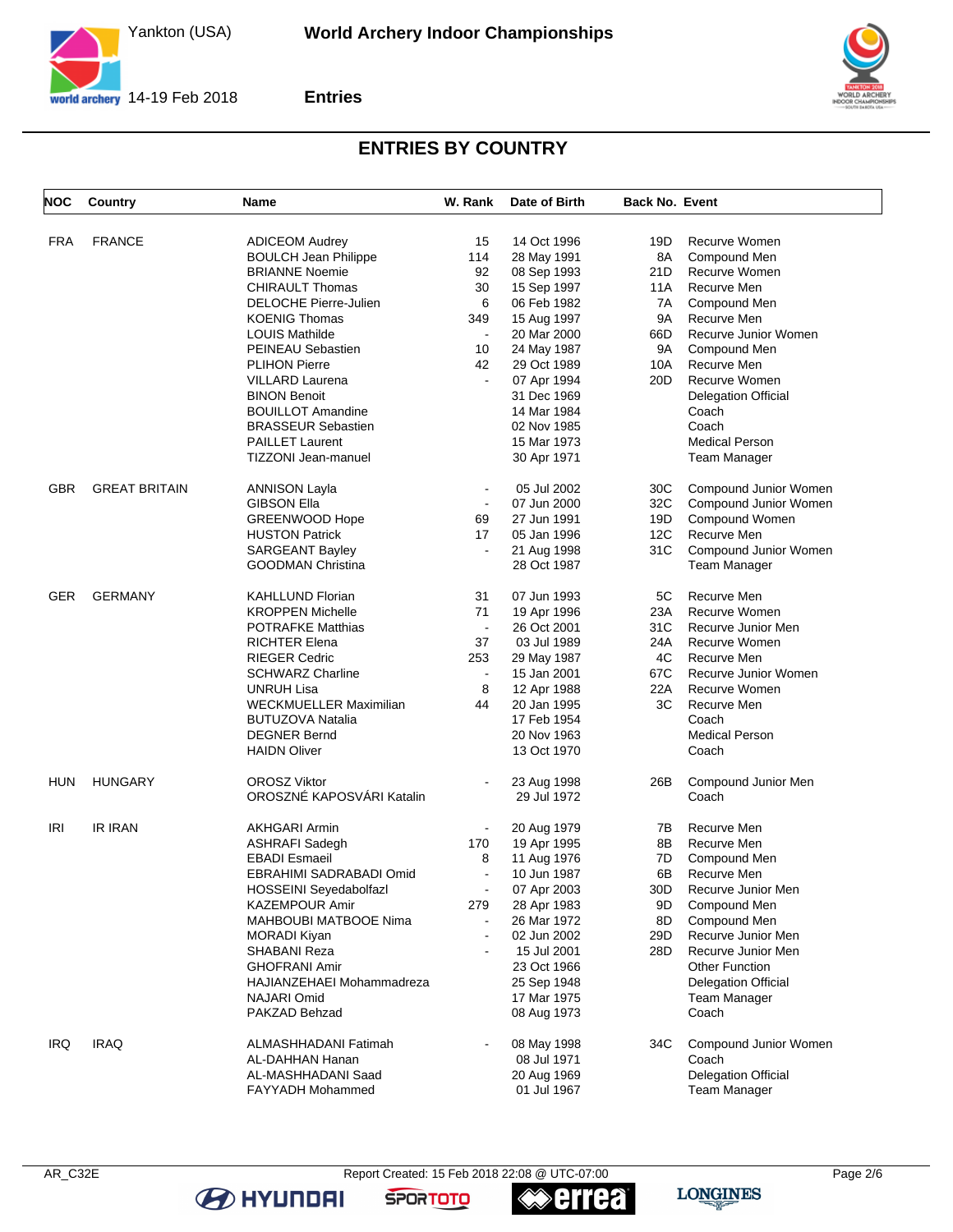

**Entries**



## **ENTRIES BY COUNTRY**

| <b>NOC</b> | Country        | <b>Name</b>                 | W. Rank        | Date of Birth | Back No. Event  |                            |
|------------|----------------|-----------------------------|----------------|---------------|-----------------|----------------------------|
| <b>ITA</b> | <b>ITALY</b>   | <b>ANDREOLI Tatiana</b>     | $\overline{a}$ | 01 Jan 1999   | 64C             | Recurve Junior Women       |
|            |                | <b>BAZZICHETTO Elisa</b>    | $\blacksquare$ | 01 May 2002   | 30 <sub>D</sub> | Compound Junior Women      |
|            |                | <b>FRANCHINI Irene</b>      | 47             | 23 Jul 1981   | 16A             | Compound Women             |
|            |                | <b>GIACCHERI Tanya</b>      | $\overline{a}$ | 19 Jan 1998   | 63C             | Recurve Junior Women       |
|            |                | <b>GUERRA Simone</b>        | $\blacksquare$ | 16 Jan 2000   | 31B             | Recurve Junior Men         |
|            |                | <b>MANDIA Claudia</b>       | 47             | 21 Oct 1992   | 22D             | Recurve Women              |
|            |                | <b>MANDIA Massimiliano</b>  | 194            | 24 Jan 1990   | 6A              | Recurve Men                |
|            |                | <b>MIOR Viviano</b>         | 198            | 03 Apr 1997   | 5A              | Compound Men               |
|            |                | <b>NESPOLI Mauro</b>        | 24             | 22 Nov 1987   | 8A              | Recurve Men                |
|            |                | <b>PAGNI Sergio</b>         | 12             | 26 Mar 1979   | 6A              | Compound Men               |
|            |                | PASQUALUCCI David           | 14             | 27 Jun 1996   | 7A              | Recurve Men                |
|            |                | <b>RET Sara</b>             | $\sim$         | 26 Mar 1998   | 31D             | Compound Junior Women      |
|            |                | ROLANDO Aiko                | $\blacksquare$ | 01 Apr 2002   | 62C             | Recurve Junior Women       |
|            |                | <b>RONER Elisa</b>          | $\blacksquare$ | 04 Jul 2001   | 33C             | Compound Junior Women      |
|            |                | <b>SARTI Eleonora</b>       | 136            | 10 Mar 1986   | 14A             | Compound Women             |
|            |                | SIMONELLI Alberto           | 36             | 18 Jun 1967   | 4A              | Compound Men               |
|            |                | <b>SUT Jesse</b>            | $\sim$         | 03 Feb 1998   | 27C             | Compound Junior Men        |
|            |                | <b>TONIOLI Marcella</b>     | 18             | 31 May 1986   | 15A             | Compound Women             |
|            |                | <b>BELLI Maurizio</b>       |                | 02 Feb 1956   |                 | <b>Team Manager</b>        |
|            |                | <b>CARRER Stefano</b>       |                | 19 Nov 1958   |                 | Coach                      |
|            |                | <b>FALZONI Giovanni</b>     |                | 13 Mar 1953   |                 | Coach                      |
|            |                | <b>SCARZELLA Mario</b>      |                | 24 May 1946   |                 | <b>Delegation Official</b> |
|            |                | <b>TOLU Gavino Marcello</b> |                | 21 Jan 1966   |                 | <b>Delegation Official</b> |
|            |                | <b>VALESELLA Flavio</b>     |                | 20 Jun 1952   |                 | Coach                      |
|            |                | <b>VAN ALTEN Wietse</b>     |                | 24 Sep 1978   |                 | Coach                      |
|            |                | XOTTI Tiziano               |                | 27 Aug 1962   |                 | Coach                      |
|            |                |                             |                |               |                 |                            |
| <b>JPN</b> | <b>JAPAN</b>   | <b>FURUKAWA Takaharu</b>    | 23             | 09 Aug 1984   | 4A              | Recurve Men                |
|            |                | <b>HONDA Yumiko</b>         | $\blacksquare$ | 28 Sep 1959   | 19C             | Compound Women             |
|            |                | <b>IRIE Yu</b>              | $\sim$         | 10 Mar 1994   | 24C             | Recurve Women              |
|            |                | KAWATA Yuki                 | 63             | 16 Jun 1997   | 3A              | Recurve Men                |
|            |                | MIYAKI Fumiyo               | 152            | 19 Dec 1996   | 23C             | Recurve Women              |
|            |                | <b>SUGIMOTO Tomomi</b>      | 23             | 09 Nov 1994   | 22C             | Recurve Women              |
|            |                | <b>TOMATSU Daisuke</b>      | 487            | 22 Apr 2000   | 5A              | Recurve Men                |
|            |                | <b>KIM Sanghoon</b>         |                | 19 Oct 1971   |                 | Coach                      |
|            |                | OKAMOTO Ryuji               |                | 07 Mar 1975   |                 | Coach                      |
|            |                | <b>SHINKAI Teruo</b>        |                | 27 Oct 1956   |                 | Team Manager               |
|            |                | TANAKA Nobukane             |                | 12 Oct 1965   |                 | Team Manager               |
|            |                | <b>YOON Hyesun</b>          |                | 04 Jan 1984   |                 | Coach                      |
| <b>LUX</b> | LUXEMBOURG     | <b>KLEIN Pit</b>            | 133            | 12 Sep 1996   | 12B             | Recurve Men                |
| <b>MDA</b> | <b>MOLDOVA</b> | <b>GATCO Milena</b>         | $\sim$         | 08 Jan 2001   | 65D             | Recurve Junior Women       |
|            |                | OLARU Dan                   | 105            | 11 Nov 1996   | 12A             | Recurve Men                |
|            |                | <b>TROSTEANETCHI Alexei</b> | $\overline{a}$ | 29 Mar 2001   | 31D             | Recurve Junior Men         |
|            |                | CECANOVA Irina              |                | 15 Nov 1970   |                 | Coach                      |

**errea** 

**SPORTOTO** 

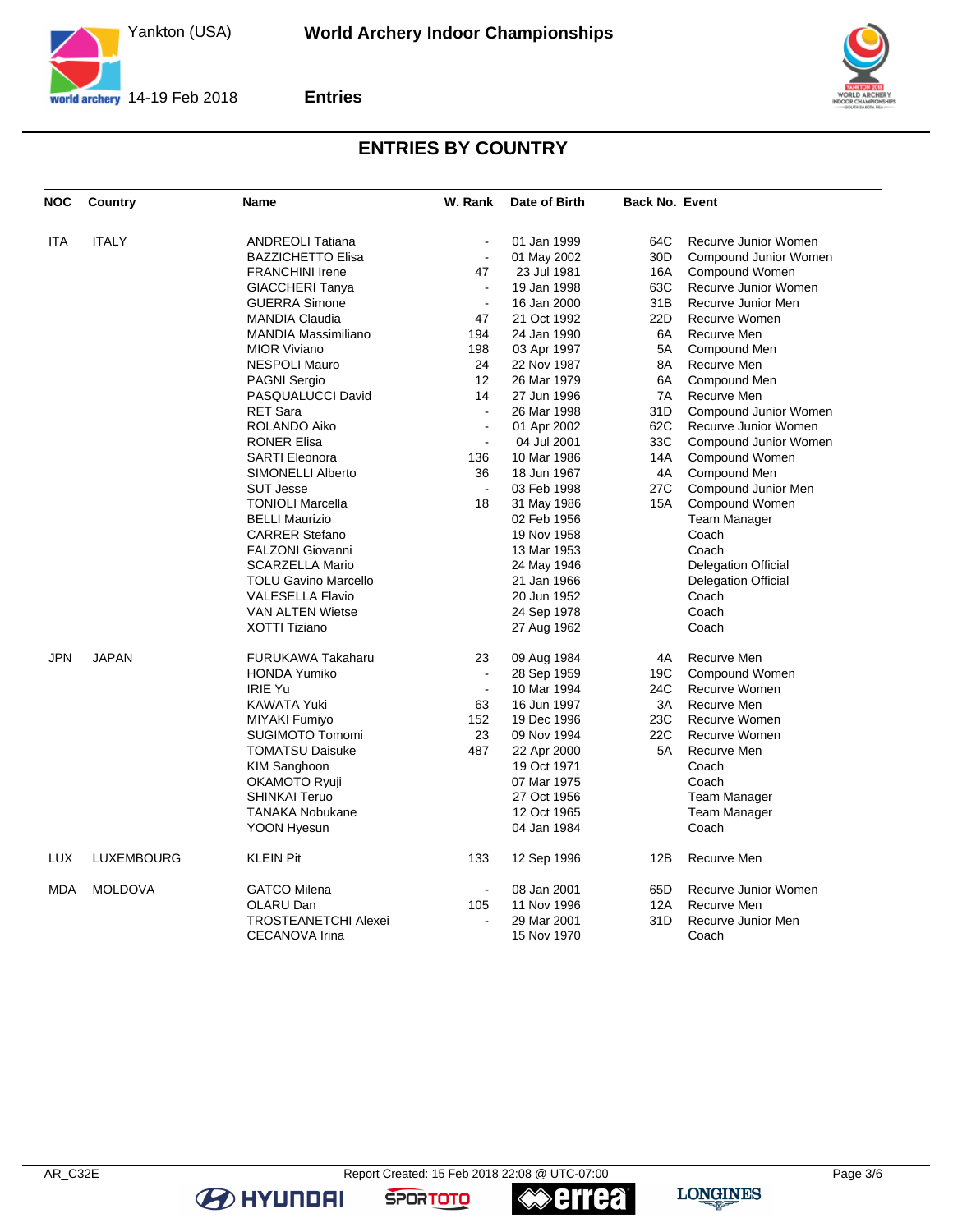

**Entries**



## **ENTRIES BY COUNTRY**

| NOC        | Country            | <b>Name</b>                        | W. Rank               | Date of Birth | <b>Back No. Event</b> |                            |
|------------|--------------------|------------------------------------|-----------------------|---------------|-----------------------|----------------------------|
| MEX        | <b>MEXICO</b>      | <b>ALANIS Asstrid</b>              | $\blacksquare$        | 15 Jul 2002   | 30B                   | Compound Junior Women      |
|            |                    | ALVAREZ Maria Fernanda             | 288                   | 29 Mar 1994   | 19B                   | Recurve Women              |
|            |                    | <b>BOARDMAN Ernesto</b>            | 26                    | 23 Feb 1993   | 12D                   | Recurve Men                |
|            |                    | CABALLERO Diego                    | $\blacksquare$        | 01 Jan 2002   | 33D                   | Recurve Junior Men         |
|            |                    | <b>CARRION Miguel</b>              | $\blacksquare$        | 22 Mar 2000   | 27D                   | Compound Junior Men        |
|            |                    | CHAVARRIA Lucia Valeria            | $\blacksquare$        | 19 Aug 2000   | 32B                   | Compound Junior Women      |
|            |                    | DOMINGUEZ Rosalia                  | 118                   | 27 Jan 1993   | 16C                   | Compound Women             |
|            |                    | <b>ESPINOSA SURO Miguel Angel</b>  | 68                    | 17 Feb 1995   | 6D                    | Compound Men               |
|            |                    | GARZA ESPINOSA Maria Fernanda      | $\blacksquare$        | 18 Aug 2000   | 31B                   | Compound Junior Women      |
|            |                    | <b>GARZA GARCIA Sandra Vanessa</b> | $\tilde{\phantom{a}}$ | 06 Mar 2000   | 64B                   | Recurve Junior Women       |
|            |                    | <b>MERINO Brenda</b>               | 32                    | 16 Jul 1996   | 15C                   | Compound Women             |
|            |                    | <b>MURILLO Alba</b>                | $\tilde{\phantom{a}}$ | 25 Sep 1993   | 20B                   | Recurve Women              |
|            |                    | OCHOA-ANDERSON Linda               | 9                     | 02 Jan 1987   | 17C                   | Compound Women             |
|            |                    | OLVERA MENDEZ Uriel                | $\blacksquare$        | 02 Feb 1999   | 25D                   | Compound Junior Men        |
|            |                    | PADILLA Alan                       | $\blacksquare$        | 17 Sep 1997   | 5D                    | Compound Men               |
|            |                    | PADILLA Arnoldo                    | 337                   | 18 Oct 1993   | 4D                    | Compound Men               |
|            |                    | PORTILLO Jaime                     | $\blacksquare$        | 07 Aug 1999   | 26C                   | Compound Junior Men        |
|            |                    | RIVERA Alexa                       | $\blacksquare$        | 10 Oct 1998   | 63B                   | Recurve Junior Women       |
|            |                    | ROMAN Aida                         | 21                    | 21 May 1988   | 21B                   | Recurve Women              |
|            |                    | VAZQUEZ Valentina                  |                       | 09 Mar 2003   | 62B                   | Recurve Junior Women       |
|            |                    | AVITIA Santiago                    |                       | 11 Jun 1989   |                       | <b>Delegation Official</b> |
|            |                    | <b>BOARDMAN Ernesto</b>            |                       | 12 Dec 1961   |                       | Coach                      |
|            |                    | <b>CADENA Javier</b>               |                       | 18 Nov 1945   |                       | <b>Other Function</b>      |
|            |                    | <b>GARCIA Yaslot</b>               |                       | 29 Apr 1983   |                       | Coach                      |
|            |                    | PARDO Hector                       |                       | 05 Jun 1980   |                       | Coach                      |
|            |                    | ROMAN ARROYO Diego                 |                       | 13 Nov 1989   |                       | Coach                      |
|            |                    | SIDAS Guadalupe                    |                       | 20 Dec 1979   |                       | <b>Other Function</b>      |
| MGL        | <b>MONGOLIA</b>    | GANBOLD Uyanga                     |                       | 11 Jun 2000   | 66B                   | Recurve Junior Women       |
|            |                    | <b>MAIDAR Jaina</b>                | $\blacksquare$        | 18 Oct 2000   | 65B                   | Recurve Junior Women       |
|            |                    | MUNKH-ERDENE Enkhbayar             | $\blacksquare$        | 28 Jan 2001   | 32B                   | Recurve Junior Men         |
|            |                    | SUKHBAATAR Lkhagvabaatar           |                       | 16 May 1979   |                       | <b>Delegation Official</b> |
|            |                    | TOGOO Tsogtbayar                   |                       | 18 Nov 1965   |                       | Coach                      |
| NED        | <b>NETHERLANDS</b> | <b>ELZINGA Peter</b>               | 18                    | 30 Jan 1981   | 10C                   | Compound Men               |
|            |                    | <b>PATER Sil</b>                   | $\blacksquare$        | 26 Jul 1993   | 11B                   | Compound Men               |
|            |                    | <b>SCHLOESSER Mike</b>             | 3                     | 15 Jan 1994   | 9C                    | Compound Men               |
|            |                    | VAN DEN BERG Sjef                  | $\overline{7}$        | 14 Apr 1995   | 10B                   | Recurve Men                |
|            |                    | VAN DER VEN Rick                   | 80                    | 14 Apr 1991   | 9Β                    | Recurve Men                |
|            |                    | <b>WIJLER Steve</b>                | 4                     | 19 Sep 1996   | 11B                   | Recurve Men                |
|            |                    | <b>CUSTERS Emiel</b>               |                       | 28 Jun 1986   |                       | <b>Team Manager</b>        |
| <b>NZL</b> | NEW ZEALAND        | VAN TONDER Riku                    |                       | 15 Jan 1989   | 10D                   | Compound Men               |
| <b>PAR</b> | PARAGUAY           | <b>BENÍTEZ Alejandro</b>           | $\sim$                | 08 Jun 2001   | 33B                   | Recurve Junior Men         |
|            |                    | <b>YOTOV</b> Ivan                  |                       | 10 Jun 1956   |                       | Coach                      |
| POL        | <b>POLAND</b>      | <b>KASPROWSKI Oskar</b>            |                       | 03 Feb 2000   | 29A                   | Recurve Junior Men         |
|            |                    | <b>LAZOWSKI Filip</b>              |                       | 12 Jan 2001   | 30A                   | Recurve Junior Men         |
|            |                    | <b>MARZEC Pawel</b>                | 90                    | 18 Jan 1994   | 13C                   | Recurve Men                |
|            |                    | <b>NESCIOR Andrzej</b>             | $\blacksquare$        | 28 Jul 2001   | 28A                   | Recurve Junior Men         |
|            |                    | SHKOLNA Mariya                     | 25                    | 28 Oct 1997   | 20A                   | Compound Women             |
|            |                    | ZYZANSKA Sylwia                    | 63                    | 27 Jul 1997   | 23D                   | Recurve Women              |
|            |                    | <b>ANTONOV Serhiy</b>              |                       | 18 Aug 1965   |                       | Coach                      |

∢

**errea** 

**SPORTOTO** 

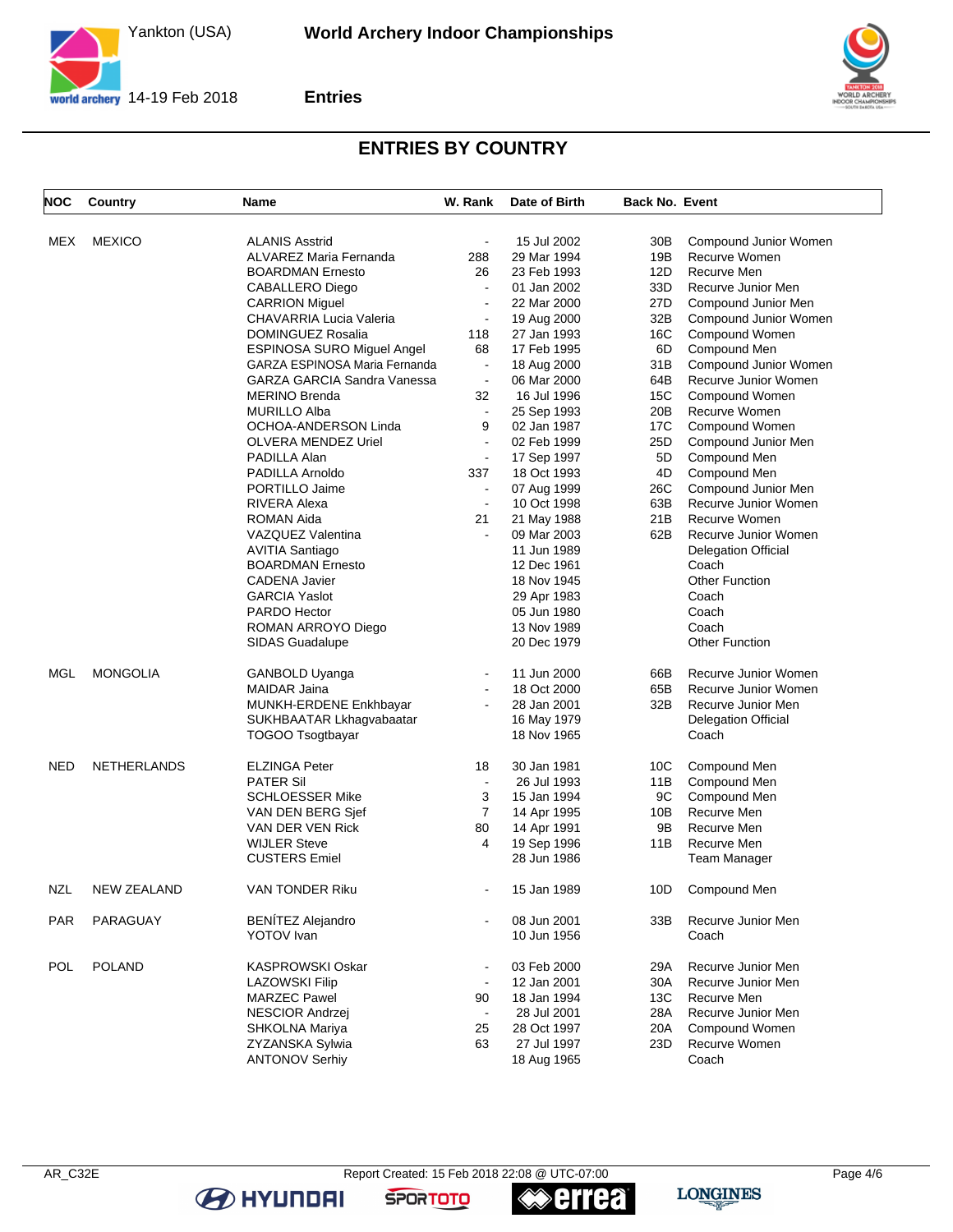

**Entries**



# **ENTRIES BY COUNTRY**

| NOC        | Country         | <b>Name</b>                   | W. Rank               | Date of Birth | <b>Back No. Event</b> |                       |
|------------|-----------------|-------------------------------|-----------------------|---------------|-----------------------|-----------------------|
|            |                 |                               |                       |               |                       |                       |
| <b>RUS</b> | <b>RUSSIA</b>   | AVDEEVA Natalia               | 27                    | 06 Sep 1988   | 18A                   | Compound Women        |
|            |                 | <b>BALDANOV Arsalan</b>       | 10                    | 02 Jan 1996   | 6D                    | Recurve Men           |
|            |                 | <b>BALZHANOVA Viktoria</b>    | 80                    | 11 May 1988   | 19A                   | Compound Women        |
|            |                 | <b>BUDAEVA Ariuna</b>         | $\sim$                | 16 Jan 1999   | 63A                   | Recurve Junior Women  |
|            |                 | DASHIDORZHIEVA Tuiana         | 19                    | 14 Apr 1996   | 22B                   | Recurve Women         |
|            |                 | <b>GOMBOEVA Svetlana</b>      | $\sim$                | 08 Jun 1998   | 64A                   | Recurve Junior Women  |
|            |                 | <b>IRDYNEEV Erdem</b>         | $\blacksquare$        | 01 Jun 1998   | 30C                   | Recurve Junior Men    |
|            |                 | <b>MAKHNENKO Artem</b>        | 16                    | 02 Nov 1995   | 8D                    | Recurve Men           |
|            |                 | NAMSARAEV Sandan              | $\blacksquare$        | 02 Mar 2001   | 28C                   | Recurve Junior Men    |
|            |                 | OSIPOVA Elena                 | ÷,                    | 22 May 1993   | 24B                   | Recurve Women         |
|            |                 | PLOTNIKOVA Tatiana            | $\sim$                | 24 Jan 1998   | 62A                   | Recurve Junior Women  |
|            |                 | SAVENKOVA Alexandra           | $\blacksquare$        | 11 Apr 1996   | 17A                   | Compound Women        |
|            |                 | TSYBEKDORZHIEV Bair           | $\blacksquare$        | 06 Oct 1992   | 7D                    | Recurve Men           |
|            |                 | <b>TSYREMPILOVA Sayana</b>    | 49                    | 16 May 1993   | 23B                   | Recurve Women         |
|            |                 | <b>TSYRENDORZHIEV Buianto</b> | $\tilde{\phantom{a}}$ | 19 Jan 1998   | 29C                   | Recurve Junior Men    |
|            |                 | MANKHANOV Zorigto             |                       | 21 Jun 1977   |                       | Coach                 |
|            |                 | PLATONOV Oleg                 |                       | 12 Dec 1971   |                       | Coach                 |
|            |                 | POSTNIKOVA Elena              |                       | 16 Oct 1966   |                       | Coach                 |
| <b>SLO</b> | <b>SLOVENIA</b> | <b>BIZJAK Rok</b>             | 106                   | 02 Feb 1996   | 10 <sup>C</sup>       | Recurve Men           |
|            |                 | <b>ELLISON Toja</b>           | 5                     | 04 Jul 1993   | 20B                   | Compound Women        |
|            |                 | KOMOCAR Jaka                  | 266                   | 26 Mar 1992   | 11C                   | Recurve Men           |
|            |                 | <b>MODIC Stas</b>             | $\tilde{\phantom{a}}$ | 11 Oct 1998   | 27A                   | Compound Junior Men   |
|            |                 | RAVNIKAR Ziga                 | $\blacksquare$        | 25 Dec 1999   | 33C                   | Recurve Junior Men    |
|            |                 | STRAJHAR Gasper               | 113                   | 02 Nov 1997   | 9C                    | Recurve Men           |
|            |                 | ZLENDER Matija                |                       | 15 Jan 1982   |                       | Coach                 |
| <b>SRB</b> | <b>SERBIA</b>   | <b>STEFANOVIC Nikola</b>      | 770                   | 18 Apr 1997   | 13B                   | Recurve Men           |
|            |                 | COLOVIC Miljko                |                       | 15 Jun 1960   |                       | Coach                 |
| SUI        | SWITZERLAND     | <b>DE GIULI Clementine</b>    | 149                   | 10 Apr 1993   | 20 <sub>C</sub>       | Compound Women        |
|            |                 | <b>FABER Florian</b>          | 163                   | 05 Oct 1997   | 13A                   | Recurve Men           |
|            |                 | <b>HUNSPERGER Janine</b>      | ÷,                    | 20 Jul 2000   | 33A                   | Compound Junior Women |
|            |                 | <b>HULSEN Peter</b>           |                       | 31 Oct 1955   |                       | <b>Team Manager</b>   |
| <b>TUR</b> | <b>TURKEY</b>   | ANAGOZ Yasemin                | $\blacksquare$        | 14 Oct 1998   | 67B                   | Recurve Junior Women  |
|            |                 | <b>BOSTAN Yesim</b>           | 4                     | 24 May 1995   | 18D                   | Compound Women        |
|            |                 | <b>ELMAAGACLI Gizem</b>       | 31                    | 04 Nov 1997   | 17D                   | Compound Women        |
|            |                 | GAZOZ Mete                    | $\sim$                | 08 Jun 1999   | 32C                   | Recurve Junior Men    |
|            |                 | CAKIROGLU Hakan               |                       | 20 Jul 1960   |                       | <b>Team Manager</b>   |
|            |                 | <b>ERGIN Goktug</b>           |                       | 12 Sep 1984   |                       | Coach                 |
|            |                 | GAZOZ Metin                   |                       | 07 Dec 1972   |                       | Coach                 |
|            |                 | <b>OZDEMIR Emre</b>           |                       | 02 Apr 1984   |                       | Coach                 |

**errea** 

**SPORTOTO**